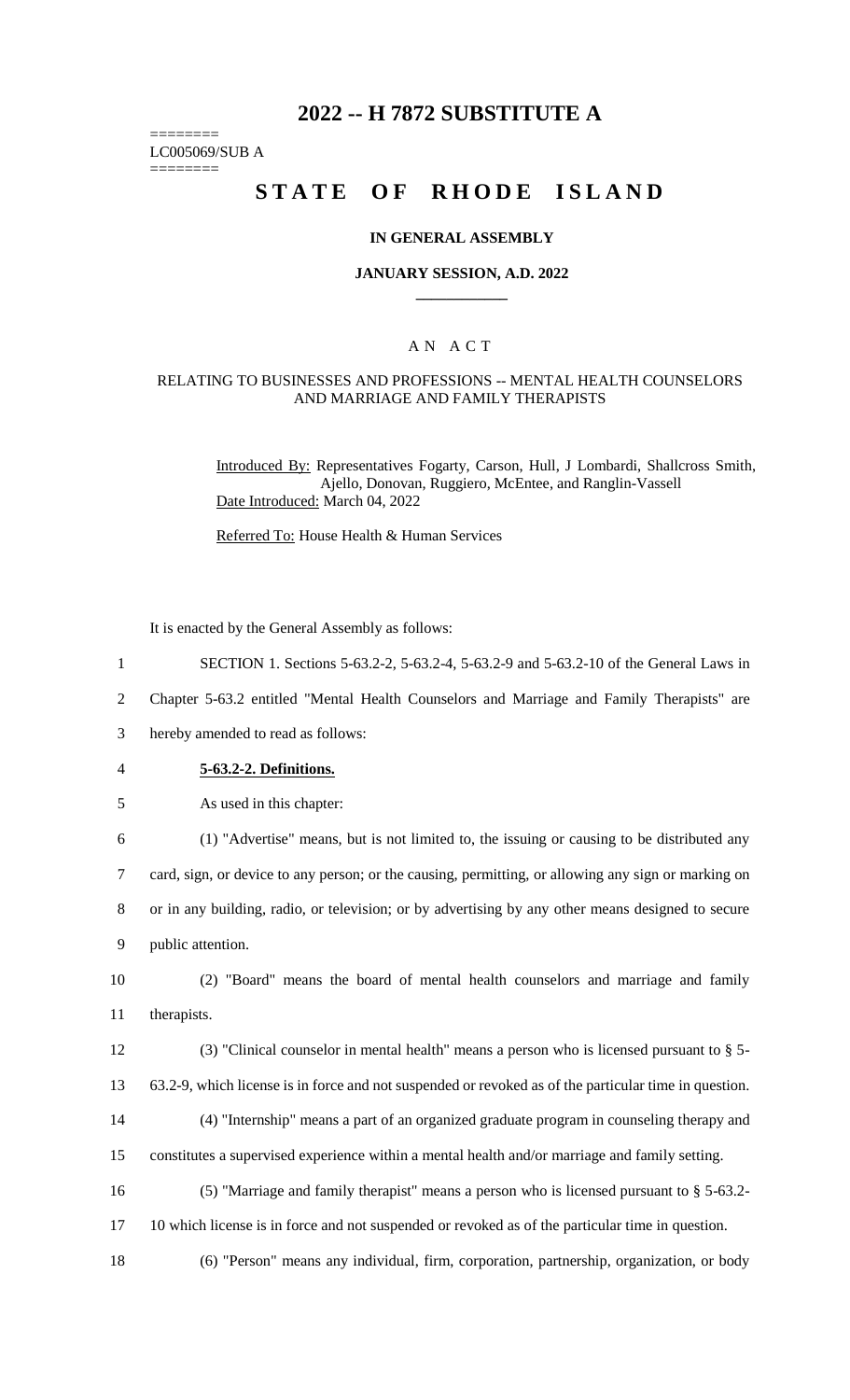politic.

 (7) "Practice of clinical mental health counseling" means the rendering of professional services to individuals, families, or groups for monetary compensation. These professional services include:

 (i) Applying the principles, methods, and theories of counseling and/or psychotherapeutic techniques to define goals and develop a treatment plan of action aimed toward the prevention, treatment, and resolution of social, mental, and emotional dysfunction and intra or interpersonal disorders in persons diagnosed at intake as non-psychotic and not presenting medical problems; and

 (ii) Engaging in psychotherapy of a nonmedical nature, utilizing supervision when appropriate, and making referrals to other psychiatric, psychological, or medical resources when the person is diagnosed as psychotic or presenting a medical problem.

 (8) "Practice of marriage and family therapy" means the rendering of professional services to individuals, family groups, couples, or organizations for monetary compensation. These professional services include applying principles, methods, and therapeutic techniques for the purpose of resolving emotional conflicts; modifying perceptions and behavior; enhancing communications and understanding among all family members; and the prevention of family and individual crisis. Individual marriage and family therapists shall also engage in psychotherapy of a nonmedical and non-psychotic nature with appropriate referrals to psychiatric resources.

 (9) "Practicum" means a part of an organized graduate program in counseling therapy and constitutes a supervised experience within the graduate counseling program.

 (10) "Qualified supervision" means the supervision of clinical services in accordance with standards established by the board under the supervision of an individual who has been recognized by the board as an approved supervisor.

 (11) "Recognized educational institution" means any educational institution that grants a bachelor's, master's, or doctoral degree and is recognized by the board of mental health counselors and marriage and family therapists or a recognized postgraduate clinical training program as 28 specified in §§ 5-63.2-9(2) 5-63.2-9 and 5-63.2-10(2) 5-63.2-10.

 (12) "Use a title or description of" means to hold oneself out to the public as having a particular status by means of stating on signs, mailboxes, address plates, stationery, announcements, calling cards, or other instruments of professional identification.

**5-63.2-4. Composition of board -- Appointment, terms, and removal of members.**

 The director of the department of health, with the approval of the governor, shall appoint nine (9) electors as members of the board. Three (3) shall be clinical mental health counselors, at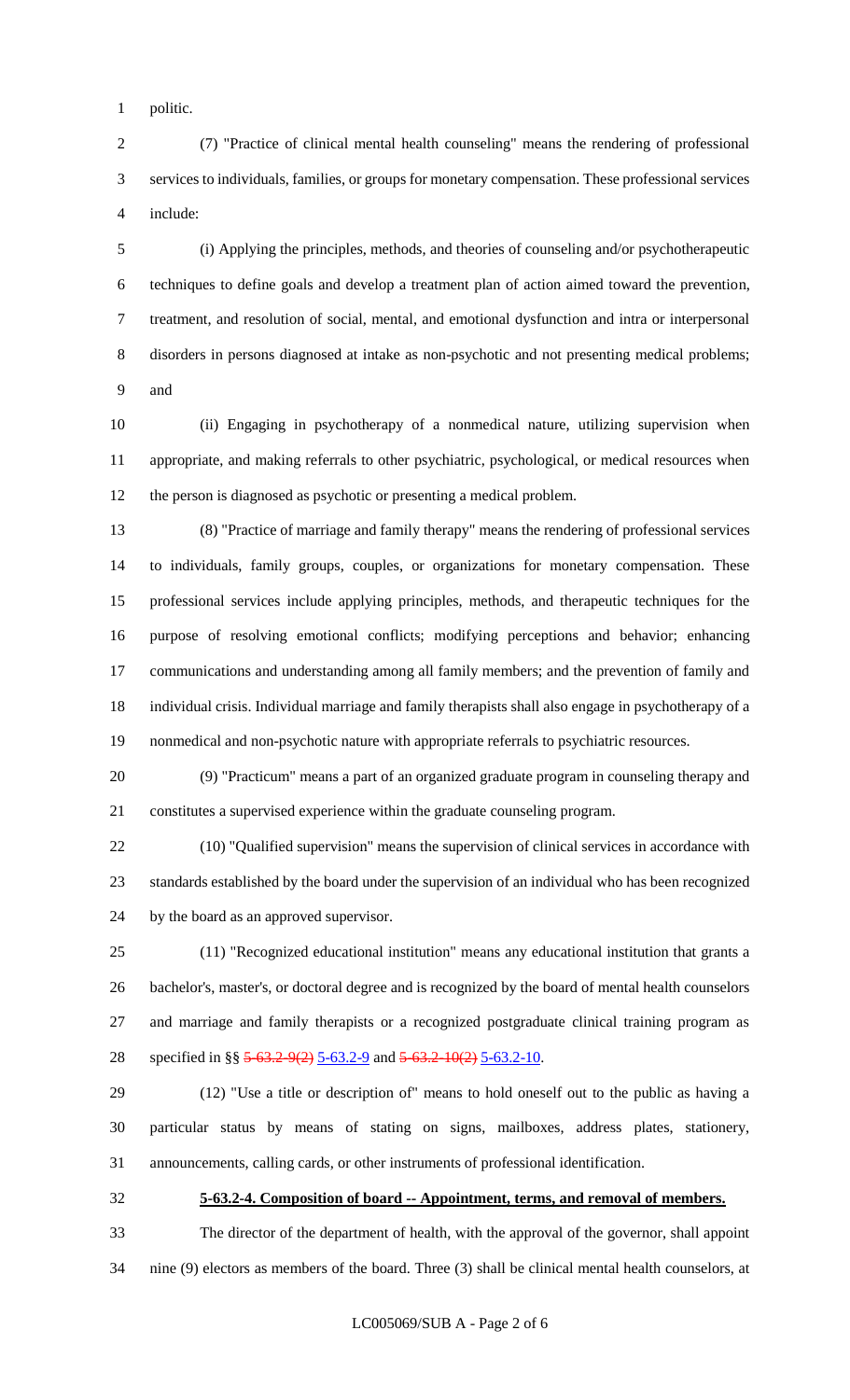1 least two (2) of whom shall meet the qualifications of  $\S 5-63.2-95-63.2-9(b)$  and have at least five (5) years of private practice experience in mental health counseling; three (3) shall be marriage and family therapists, who shall be clinical marriage and family therapists who meet the qualifications 4 of  $\S$  5-63.2-10 5-63.2-10(b) and have at least five (5) years of private practice experience in marriage and family therapy; three (3) shall be members of the public. Commencing September 1996, the director of the department of health shall appoint one clinical mental health counselor for one year; one clinical mental health counselor for two (2) years; one clinical mental health counselor for three (3) years; one marriage and family therapist for one year; one marriage and family therapist for two (2) years; one marriage and family therapist for three (3) years; one public member for two (2) years; and two (2) public members for three (3) years. After this, all terms of appointments shall be for three (3) years. In no instance shall a person serve more than six (6) consecutive years on the board. **5-63.2-9. Qualifications of licensed clinical mental health counselors Qualifications of licensed clinical mental health counselor associates and licensed clinical mental health counselors.** (a) An applicant for licensure shall submit to the board written evidence on forms furnished 17 by the division of professional regulation that the applicant: The department shall issue the appropriate license to applicants who meet the qualifications in this section. (1) Prerequisites of a licensed clinical mental health counselor associate. A license as a 20 "clinical mental health counselor associate" shall be issued to an applicant who meets the following qualifications:  $\left(\frac{1}{1}\right)$  Is of good character; and  $\left( \frac{2}{i} \right)$  Has received a graduate degree specializing in counseling/therapy from a college or university accredited by the New England Association of Schools and Colleges, or an equivalent regional accrediting agency, and that has the approval by a cognizable national or regional 26 certifying authority; and  $\frac{(3)(iii)}{27}$  Has completed sixty (60) semester hours or ninety (90) quarter hours within his or her graduate counseling/therapy program; and  $\left(4\right)\left(iv\right)$  Has completed a minimum of twelve (12) semester hours or eighteen (18) quarter hours of supervised practicum and a minimum of one calendar year of supervised internship consisting of twenty (20) hours per week, or its equivalent, with emphasis in mental health counseling supervised by the department within the college or university granting the requisite

- degree or by an accredited postgraduate clinical training program recognized by the United States
- 34 Department of Education, or education and/or experience that is deemed equivalent by the board;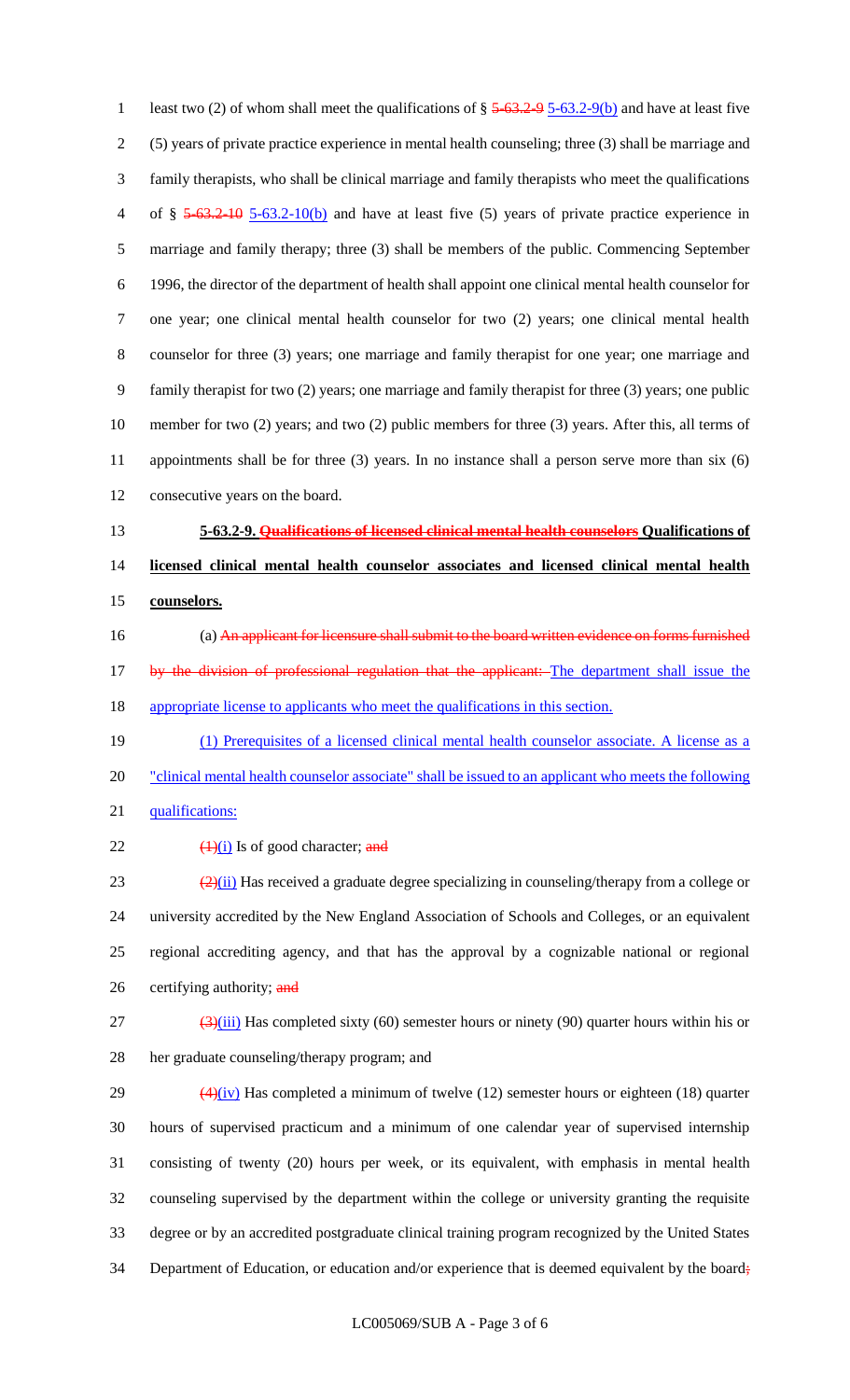$1$  and  $\frac{1}{2}$ 

| $\mathbf{2}$ | (2) Prerequisites of clinical mental health counselor: A license as a "clinical mental health                             |
|--------------|---------------------------------------------------------------------------------------------------------------------------|
| 3            | counselor" shall be issued to an applicant who meets the following qualifications:                                        |
| 4            | (i) Is licensed under this chapter as a licensed mental health counselor associate;                                       |
| 5            | $\frac{5}{2}$ (ii) Has completed a minimum of two (2) years of relevant postgraduate experience,                          |
| 6            | including at least two thousand (2,000) hours of direct client contact offering clinical or counseling                    |
| $\tau$       | or therapy services with emphasis in mental health counseling subsequent to being awarded a                               |
| $8\,$        | master's degree, certificate of advanced graduate study, or doctorate; and                                                |
| 9            | $\left(\frac{6}{111}\right)$ Has a minimum of one hundred (100) hours of post-degree supervised case work                 |
| 10           | spread over a two-year (2) period; provided, that the supervision was provided by a person who, at                        |
| 11           | the time of rendering the supervision, was recognized by the board as an approved supervisor; and                         |
| 12           | $\frac{7}{2}(iv)$ Has passed, to the satisfaction of the board, an examination conducted by it to                         |
| 13           | determine the applicant's qualification for licensure as a clinical mental health counselor or is                         |
| 14           | applying for licensure under the provisions of $\S$ 5-63.2-15.                                                            |
| 15           | (b) A candidate shall be held to have qualified for licensure as a clinical mental health                                 |
| 16           | counselor associate, or a clinical mental health counselor upon the affirmative vote of at least four                     |
| 17           | (4) members of the board, two (2) of whom must be mental health counselors on the board.                                  |
|              |                                                                                                                           |
| 18           | 5-63.2-10. Qualifications of licensed marriage and family therapists Qualifications of                                    |
| 19           | licensed marriage and family therapist associates and licensed marriage and family                                        |
| 20           | therapists.                                                                                                               |
| 21           | (a) An applicant for licensure shall submit to the board written evidence on forms furnished                              |
| 22           | by the division of professional regulation that the applicant: The department shall issue the                             |
| 23           | appropriate license to applicants who meet the qualifications of this section.                                            |
| 24           | (1) Prerequisites of a licensed marriage and family therapist associate. A license as a                                   |
| 25           | <u>"marriage and family therapist associate" shall be issued to an applicant who meets the following</u>                  |
|              | qualifications:                                                                                                           |
| 26<br>27     | $\frac{1}{1}$ Is of good character; and                                                                                   |
| 28           | $\frac{2(2)(ii)}{2}$ Has completed a graduate degree program specializing in marital and family therapy                   |
| 29           | from a college or university accredited by the New England Association of Schools and Colleges,                           |
| 30           | or an equivalent regional accreditation agency; and                                                                       |
| 31           | $\frac{(\lambda)(iii)}{(\lambda)(iv)}$ Has completed sixty (60) semester hours or ninety (90) quarter hours within his or |
| 32           | her graduate degree program specializing in marital and family therapy; and                                               |
| 33           | $\frac{4(4)(iv)}{2}$ Has completed a minimum of twelve (12) semester hours or eighteen (18) quarter                       |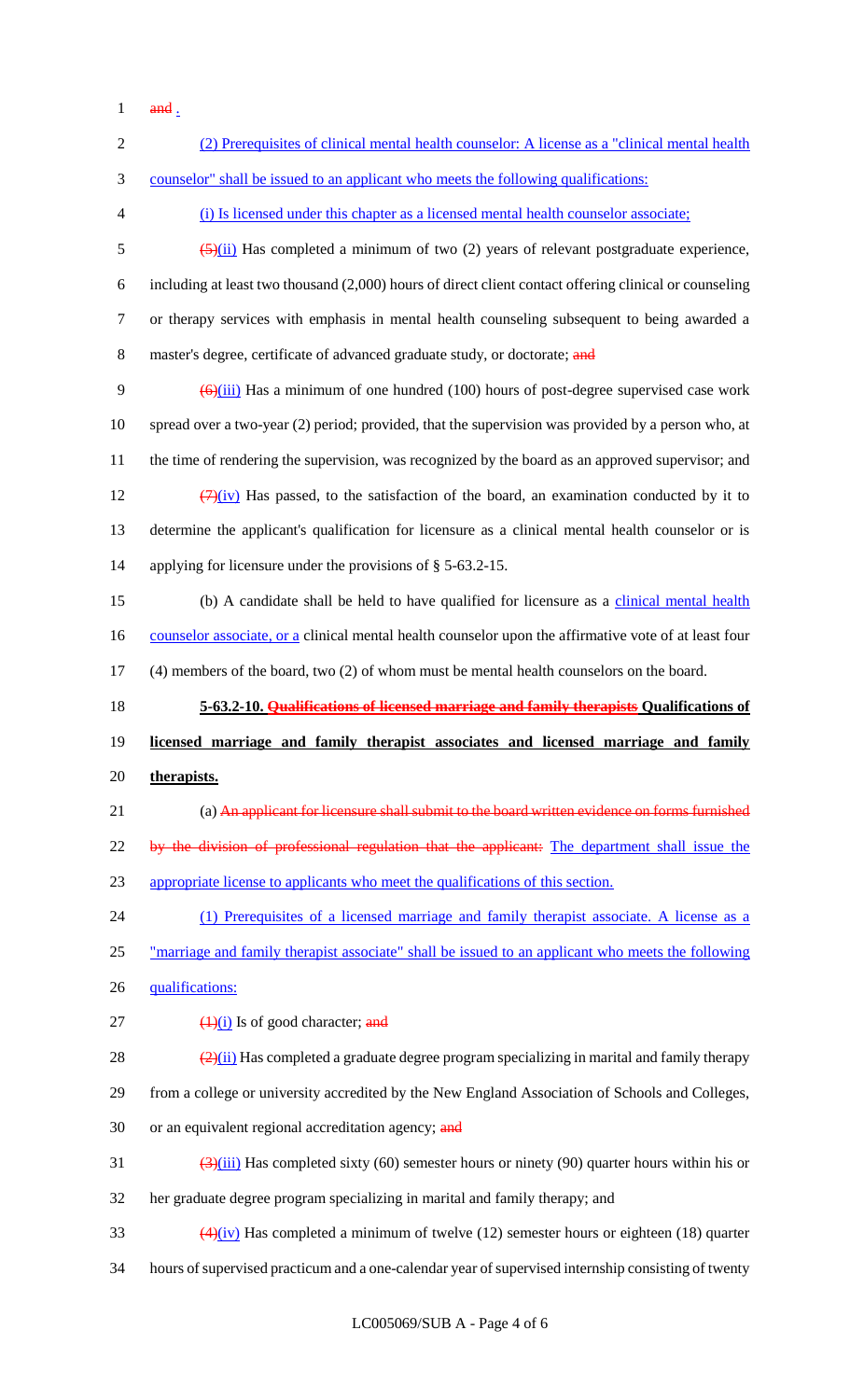(20) hours per week, or its equivalent, with emphasis in marriage and family therapy supervised by the department within the college or university granting the requisite degree or by an accredited postgraduate clinical training program, approved by the commission on accreditation for marriage and family therapy education recognized by the United States department of education, or 5 education and/or experience that is deemed equivalent by the board; and  $\frac{1}{2}$ 

6 (2) Prerequisites of a marriage and family therapist. A license as a "marriage and family 7 therapist" shall be issued to an applicant who meets the following qualifications:

 $(5)(i)$  Has had a minimum of two (2) years of relevant postgraduate experience, including at least two thousand (2,000) hours of direct client contact offering clinical or counseling or therapy services with emphasis in marriage and family therapy subsequent to being awarded a master's 11 degree or doctorate; and

12  $\left(\frac{\Theta}{ii}\right)$  Has had a minimum of one hundred (100) hours of post-degree supervised case work 13 spread over two years (2); provided, that the supervision was provided by a person who, at the time 14 of rendering the supervision, was recognized by the board as an approved supervisor; and

15  $(7)(iii)$  Has passed to the satisfaction of the board an examination conducted by it to 16 determine the applicant's qualifications for licensure as a marriage and family therapist or is 17 applying for licensure under the provisions of § 5-63.2-15.

18 (b) A candidate shall be qualified for licensure as a marriage and family therapist associate,

19 or a marriage and family therapist upon the affirmative vote of at least four (4) members of the 20 board, two (2) of whom must be marriage and family therapists on the board.

21 SECTION 2. This act shall take effect upon passage.

======== LC005069/SUB A ========